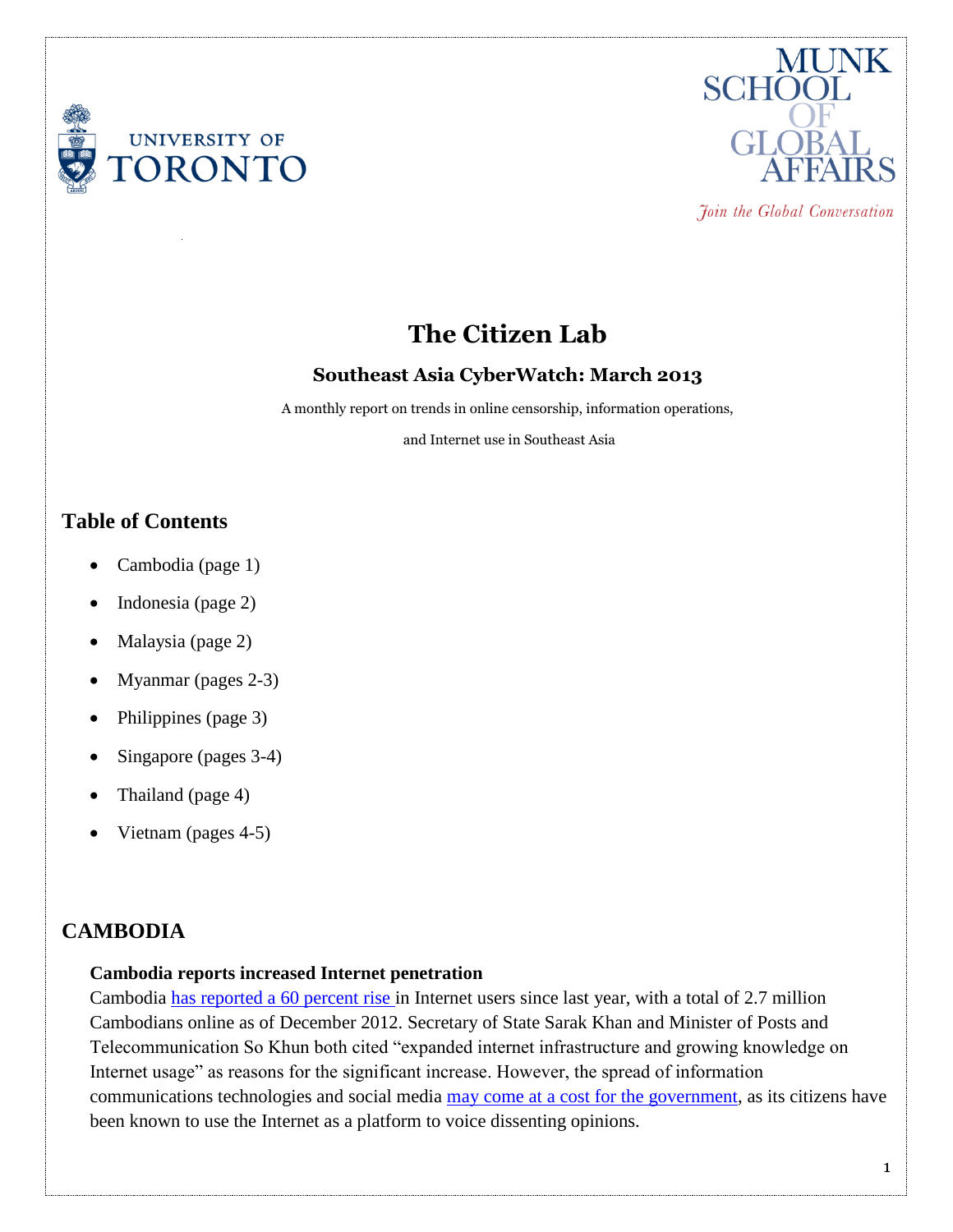### **INDONESIA**

#### **Indonesia to host Internet Governance Forum**

Indonesia will [host](http://www.thejakartapost.com/news/2013/03/02/ict-businesses-tackle-policy-global-forum-bali.html) the 2013 Internet Governance Forum (IGF) in Bali in October. The conference will be attended by international government officials, representatives from civil society organizations, and other stakeholders to discuss governance issues related to the Internet. Representatives from Indonesia's telecommunications and Internet sector have said they want to use the meeting as a forum to [voice their](http://www.thejakartapost.com/news/2013/03/02/ict-businesses-tackle-policy-global-forum-bali.html)  [opposition](http://www.thejakartapost.com/news/2013/03/02/ict-businesses-tackle-policy-global-forum-bali.html) to legislation they see as inhibiting ICT growth in the country. Civil society organizations also want to use the IGF meeting to focus on [human rights issues,](http://www.thejakartapost.com/news/2013/03/02/groups-urge-govt-uphold-human-rights-regulating-internet.html) especially regarding content filtering and the prosecution of Indonesian citizens for comments made online.

### **MALAYSIA**

#### **Researchers say importance of social media in upcoming elections exaggerated**

Ahead of the [2013 General Elections,](https://citizenlab.org/2012/11/southeast-asia-cyberwatch-october-2012/#malaysia) both major political coalitions — Barisan Nasional and Pakatan Rakyat — have relied heavily on social media and web portals to spread their message to voters. Malaysia's Internet penetration is above 60 percent, while almost half of the country's population of 29 million people [use Facebook.](http://www.socialbakers.com/facebook-statistics/malaysia) However, researchers at Universiti Utara Malaysia and Universiti Kebangsaan Malaysia have cautioned that social media has had only a limited impact on campaigns. These researchers state that online campaigns have failed to capture the still-powerful rural vote, where Internet access is lacking and face-to-face campaigning remains the most effective tactic. Potential voters are also more likely to express skepticism or otherwise ignore social media-based advertisements and political messages.

#### **Government announces free Internet access for the poor**

Prime Minister Najib Razak recently [announced](http://www.nst.com.my/nation/general/free-30-minutes-net-use-for-urban-and-rural-poor-1.238313) that families earning less than RM\$3,000 per month (US\$963.39) would receive free Internet for the first 30 minutes of usage each day beginning next month. The government will use an existing database of people registered under the "1Malaysia People's Aid" program and will ask telecommunications companies to comply with the directive. The initiative [aims](http://www.zdnet.com/my/malaysias-poor-to-receive-30-minutes-free-internet-7000012991/)  [to](http://www.zdnet.com/my/malaysias-poor-to-receive-30-minutes-free-internet-7000012991/) further "contribute to the country's growing digital penetration."

# **MYANMAR**

#### **Government creates commission to search for identity of blogger**

Posts written by someone identified only as "Dr. Seik Phwar" have led Myanmar's parliament to create a [commission](http://www.bangkokpost.com/news/investigation/339691/mystery-blogger-puts-spotlight-on-internet-freedom) tasked specifically with finding out the blogger's real identity. The blogger has openly criticized Myanmar's new government and opposition leader Aung San Suu Kyi repeatedly online. The commission has met in March, although no further information has been uncovered despite talks with local media figures to find clues as to Dr. Phwar's real identity.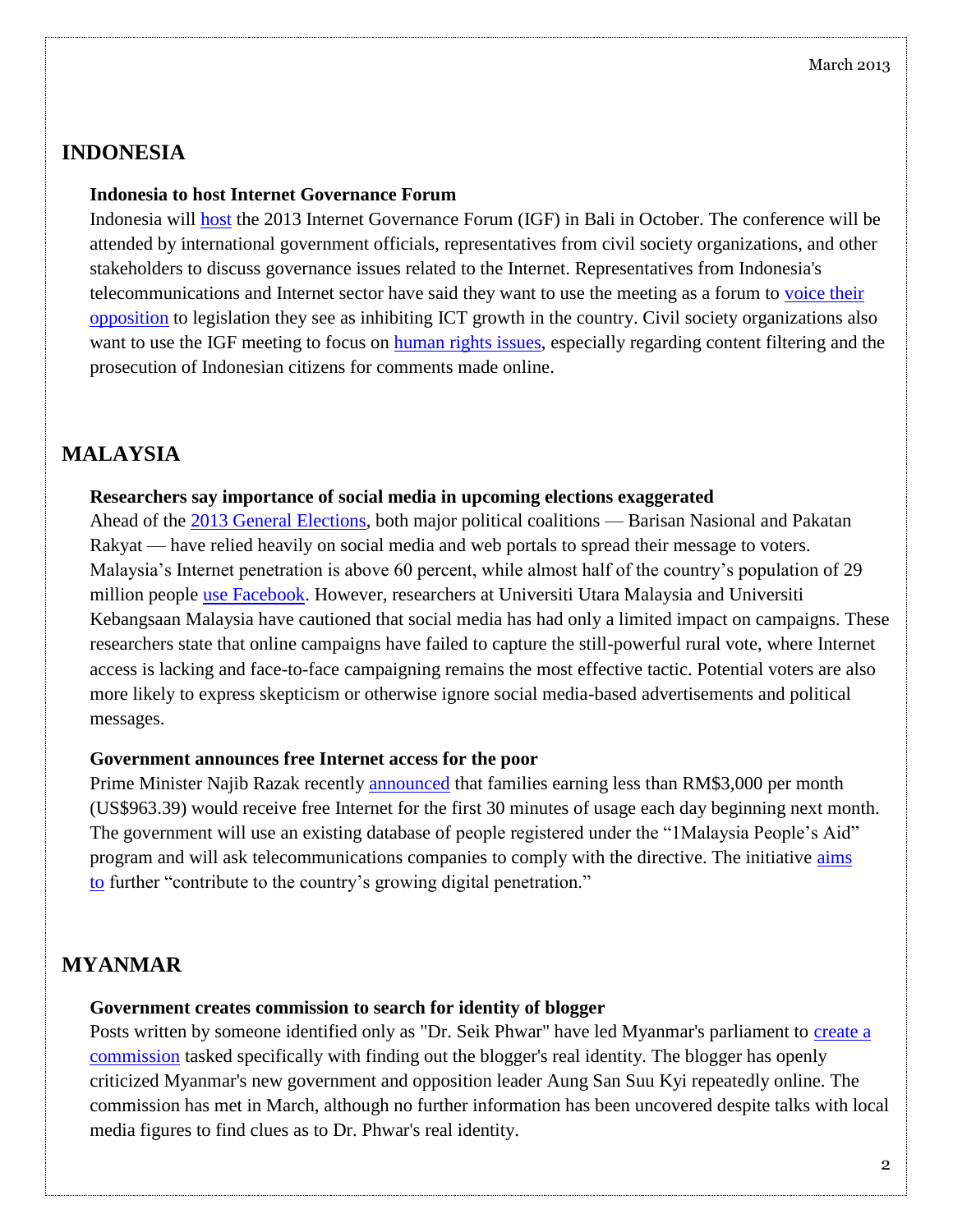#### March 2013

### **Google Executive Chairman promotes Internet freedom in Myanmar**

This month, Eric Schmidt, Executive Chairman of Google Inc., [visited Myanmar](http://www.reuters.com/article/2013/03/22/us-myanmar-google-idUSBRE92L0E420130322) in an effort to promote Internet freedom. In a speech to university students in Yangon, Schmidt [urged](http://www.guardian.co.uk/technology/2013/mar/22/google-eric-schmidt-burma-internet) the government to allow for the creation of new businesses and an unregulated Internet environment. Schmidt also promoted an open Internet as a vehicle for greater political freedom. In January, Schmidt [visited North Korea](http://www.businessweek.com/articles/2013-03-21/in-india-googles-eric-schmidt-explains-why-he-went-to-north-korea) to promote the value of a free Internet..

### **Twitter used to bring attention to anti-Rohingya violence**

Violence against Myanmar's Rohingya population became a [trending topic on Twitter](http://www.thedailybeast.com/articles/2013/03/27/how-anonymous-used-twitter-to-expose-the-rohingya-genocide.html) in late March due to the efforts of the "hacktivist" group Anonymous. Hashtags #OpRohingya and #RohingyaNOW were first mentioned on Anonymous' various Twitter account and spread through the social media platform. On March 25, #RohingyaNOW was Twitter's [top trending hashtag.](http://stream.aljazeera.com/story/201303252243-0022636) Threats against Myanmar's Muslim populations have resulted in [125,000 displaced people](http://www.hrw.org/news/2013/03/26/burma-rohingya-muslims-face-humanitarian-crisis) since June 2012.

# **PHILIPPINES**

### **President's website "hacked"**

In March, Anonymous Philippines hacked the website of the Office of the President for what they claim is the presidency's ["mishandling"](http://technology.inquirer.net/23793/palace-website-hacked-over-govt-mishandling-of-sabah-dispute) of the Sabah conflict. A message by the group accused the government of allowing Malaysian troops to kill Filipino citizens. Malaysia's Sabah state on the island of Borneo has been [claimed](http://www.thejakartaglobe.com/opinion/the-dispute-over-sabah/577044) by members of the self-described Royal Sulu Sultanate Army who wish to revive the defunct Sultanate of Sulu, which had ruled over parts of north Borneo in the past. Armed men representing the Army invaded and occupied a village near the city of Lahad Datu, creating an ongoing standoff between the militants and Malaysian security forces.

### **Filipino police create new Anti-Cybercrime Group**

The Philippine National Police have formed a [new support unit,](http://www.philstar.com/headlines/2013/03/20/922017/pnp-forms-anti-cybercrime-group-despite-tro) the Anti-Cybercrime Group, following the directives contained in the Cybercrime Prevention Act, despite a temporary restraining order (TRO) being placed on the enactment of the law by the Supreme Court. The group will be [responsible](http://www.gmanetwork.com/news/story/300244/scitech/technology/pnp-activates-anti-cybercrime-unit) for curtailing "cybercrime offenses, computer-related offenses, and other content-related offenses." As [previously](https://citizenlab.org/2012/11/southeast-asia-cyberwatch-october-2012/#philippines)  [reported,](https://citizenlab.org/2012/11/southeast-asia-cyberwatch-october-2012/#philippines) the Cybercrime Prevention Act has been met with considerable opposition from a variety of legal experts and civil society groups in the country.

# **SINGAPORE**

### **Deputy Prime Minister outlines approach to safety and security**

On March 7, Singapore's Deputy Prime Minister and Home Affairs Minister Teo Chee Hean, [outlined the](http://www.singaporeunited.sg/cep/index.php/Our-News/Speech-by-DPM-Teo-Chee-Hean-at-the-Ministry-of-Home-Affairs-Committee-of-Supply-Debate-2013)  [country's approach](http://www.singaporeunited.sg/cep/index.php/Our-News/Speech-by-DPM-Teo-Chee-Hean-at-the-Ministry-of-Home-Affairs-Committee-of-Supply-Debate-2013) to safety and security in front of the Singaporean Parliament, highlighting the problems of "terrorism and cyber-security" in particular. He maintained that the persistent threat of terrorism has been intensified by groups' "use of social media to spread propaganda and recruit new radicals." Teo cited [the case of Abdul Basheer Abdul Kader](http://www.singaporeunited.sg/cep/index.php/Our-News/Speech-by-DPM-Teo-Chee-Hean-at-the-Ministry-of-Home-Affairs-Committee-of-Supply-Debate-2013) as an example of how social media facilitates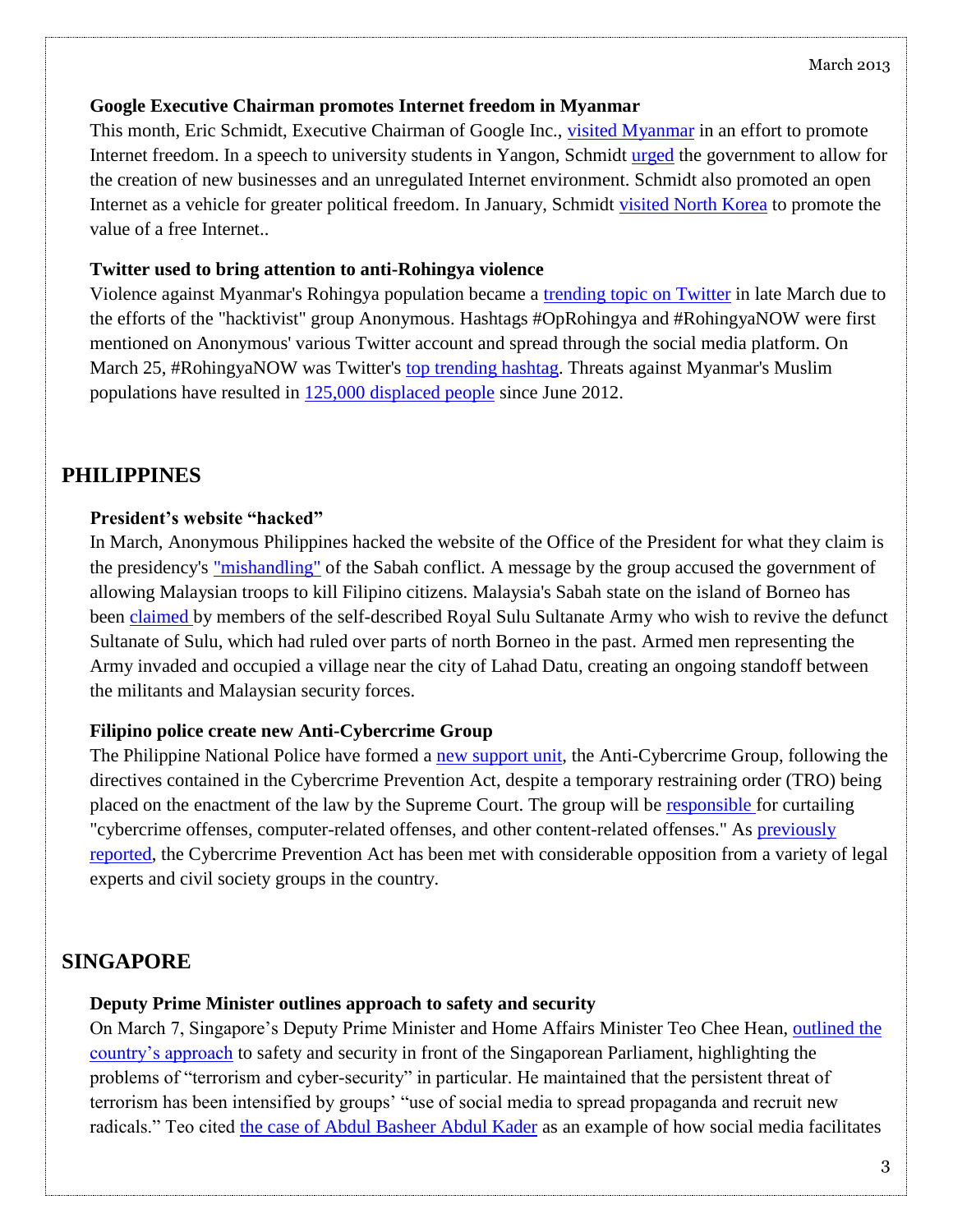youth "self-radicalization." Furthermore, Teo announced that Singapore will continue to bolster its defenses against cyberattacks, cyberespionage, and cybercrime. As part of this initiative, the government will [establish a Cyber Security Lab](http://www.zdnet.com/sg/singapore-to-open-cyber-security-lab-to-train-law-enforcers-7000012392/) by 2014, which will allow security officers to better prevent, detect, and respond to threats to "critical information infrastructure." Notably, the Computer Misuse and Cybersecurity Act [was amended last month](https://citizenlab.org/2013/02/southeast-asia-cyberwatch-january-2013-2/#singapore) to permit the Ministry of Home Affairs to take preemptive and proactive measures against cyber threats.

# **THAILAND**

### **Televised debate on** *lèse majesté*

A Thai talk show has raised controversy by holding a [debate](http://www.huffingtonpost.com/huff-wires/20130321/as-thailand-monarchy/?utm_hp_ref=homepage&ir=homepage) on *lèse majesté* laws in the country. This fivepart series of debates between historians, state officials, and pro- and anti-monarchists has been [criticized](http://www.irrawaddy.org/archives/29997) by supporters of the monarchy. The last episode of the debate [has not been aired,](http://pcij.org/blog/2013/03/22/one-step-forward-two-steps-back-with-thailands-lese-majeste-law) after promonarchists protested in front of the offices of the Thailand Public Broadcasting Service (TPBS), sparking fears from studio executives that the show could create social strife. As [previously reported,](https://citizenlab.org/2012/08/southeast-asia-cyberwatch-august-2012/#thailand) criticizing the monarchy online has led to the arrests of scores of bloggers and Internet users in the past.

# **VIETNAM**

.

### **Activists urge Vietnam to release imprisoned dissidents**

On March 8, campaigners from Vietnam and the International Federation of Human Rights [petitioned the](http://www.globalpost.com/dispatch/news/afp/130308/rights-campaigners-slam-vietnam-over-cyber-dissidents)  [UN Human Rights Council](http://www.globalpost.com/dispatch/news/afp/130308/rights-campaigners-slam-vietnam-over-cyber-dissidents) to pressure the Vietnamese government into releasing dozens of jailed online activists. Political activist Vo Van Ai, a representative of the group, argued that the Vietnamese government's harsh measures have served only to stifle freedom of speech and condemned the use of national security laws to detain bloggers without due process. Two weeks later, the Obama administration [publicly criticized](http://abcnews.go.com/US/wireStory/us-vietnam-backsliding-human-rights-18782834#.UVRjyuKY9D-) Vietnam for "backsliding on human rights" through its crackdown on bloggers. As [previously reported,](https://citizenlab.org/wp-admin/%22https:/citizenlab.org/2013/02/southeast-asia-cyberwatch-january-2013-2/#vietnam) the government has recently intensified online censorship and restrictions. Currently, there are [32 bloggers and netizens in detention](http://www.fidh.org/IMG/pdf/bloggers_report_in_english.pdf) [PDF] in Vietnam.

### **Government continues crackdown on bloggers**

Earlier this month Nguyen Dac Kien, a journalist for the Family and Society newspaper, was [reprimanded](http://www.irrawaddy.org/archives/29931)  [and fired](http://www.irrawaddy.org/archives/29931) by his employer for a blog post in which he criticized Nguyen Phu Trong, the general-secretary of the Vietnamese Communist Party. The newspaper explained that Kien's post had "violated the operating rules" and noted that he would be "held accountable before the law for his words and behavior." Around the same time, Radio Free Asia reported that Vietnamese authorities have [repeatedly harassed](http://www.rfa.org/english/news/vietnam/harassment-03212013181722.html) the family of dissident Huynh Ngoc Tuan. His children include Huynh Thuc Vy, a blogger and online activist, who has been [detained multiple times.](https://citizenlab.org/2012/07/southeast-asia-cyber-watch-july-2012/#vietnam) Local police have conducted several "temporary resident' checks" on the family, one of which followed immediately after a blog post detailing the harassment. Authorities have also raided their homes and confiscated computer equipment.